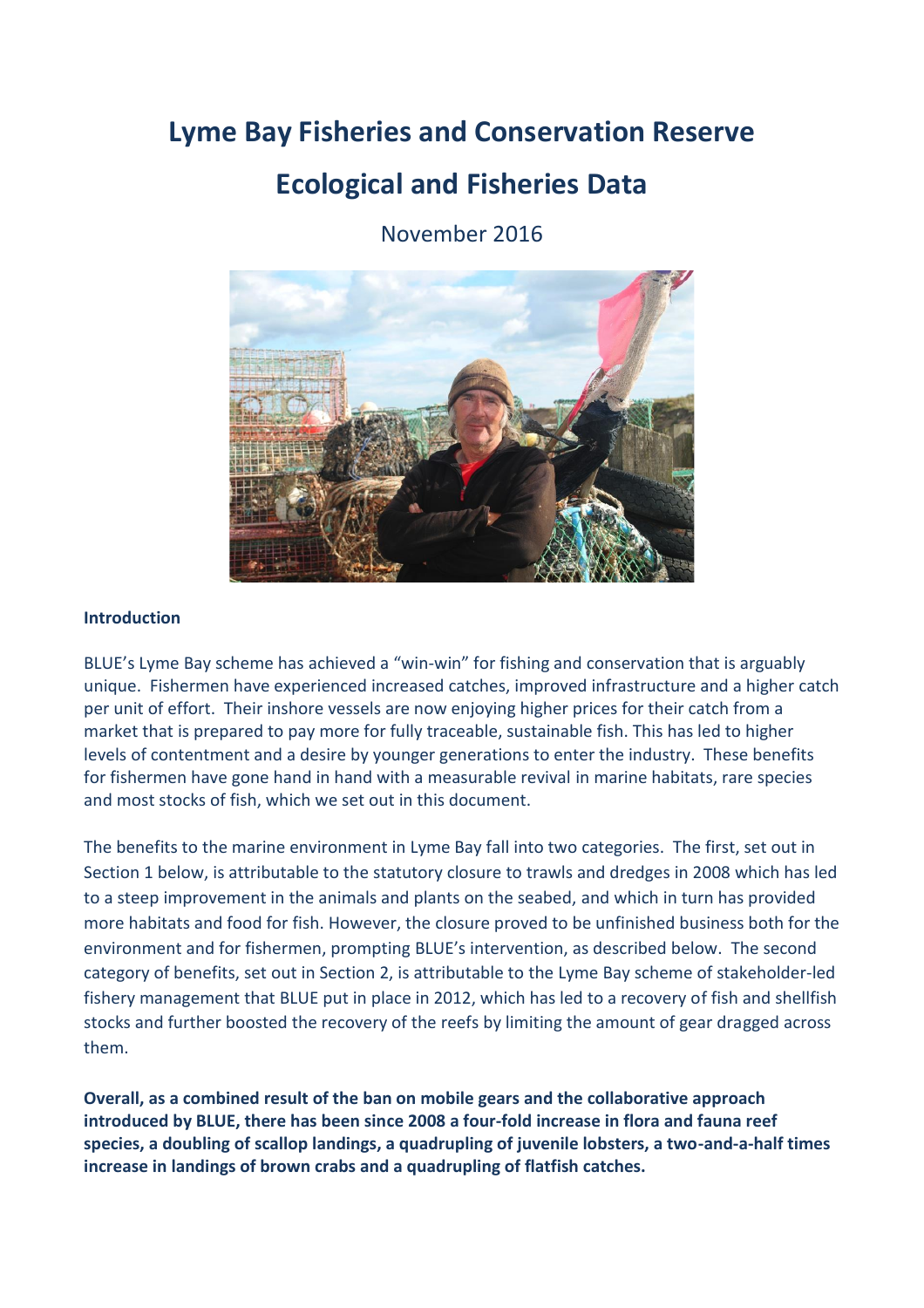### **Background**

In 2008, in Lyme Bay a statutory order closed 60 nautical square miles or 206 square kilometres to mobile fishing gear, which was destroying nationally significant flora and fauna, notably corals and sea fans. (This area was increased to 90 nautical square miles in 2010.) Following the ban, between 2008 and 2012, use of static gear in the form of pots and nets increased to unsustainable levels, reducing catches and threatening further damage to the protected reefs. Relations between conservationists and fishermen were poor. Fishermen feared the imposition of a total ban on fishing with severe implications for their jobs, their livelihoods and the whole community.

BLUE's solution to this ecological, social and economic problem was a collaborative approach whereby we persuaded fishermen, conservationists, scientists and marine authorities to form a working group in 2012. The previously opposed parties were encouraged to draw up a voluntary code of conduct limiting fishing activity, restricting the amount of gear carried by each boat and agreeing to collect data to inform management of their fisheries.

Oliver Letwin, Conservative MP for West Dorset, said at the time: *"It is immensely good news that almost all those involved in Lyme Bay fishing have come together with all the bodies involved in seeking to preserve the ecological balance, and they have together drawn up a remarkable voluntary code, which offers a real prospect of sustainable fishing off this wonderful part of Britain's coastline… Lyme Bay is leading the way."*

To reward the fishermen for signing up to the voluntary code, BLUE invested in infrastructure, particularly chiller units which would ensure the freshness of the product. BLUE also formed a partnership with the Seafish Responsible Fishing Scheme (RFS) to audit the sustainability, traceability and quality required by the Reserve Seafood label, which is now commanding higher prices for fishermen involved.



**Lyme Bay fishermen celebrating with BLUE the launch of the Reserve Seafood brand. See them describing the benefits of the scheme [here](https://vimeo.com/157164584) (if you are reading this digitally).**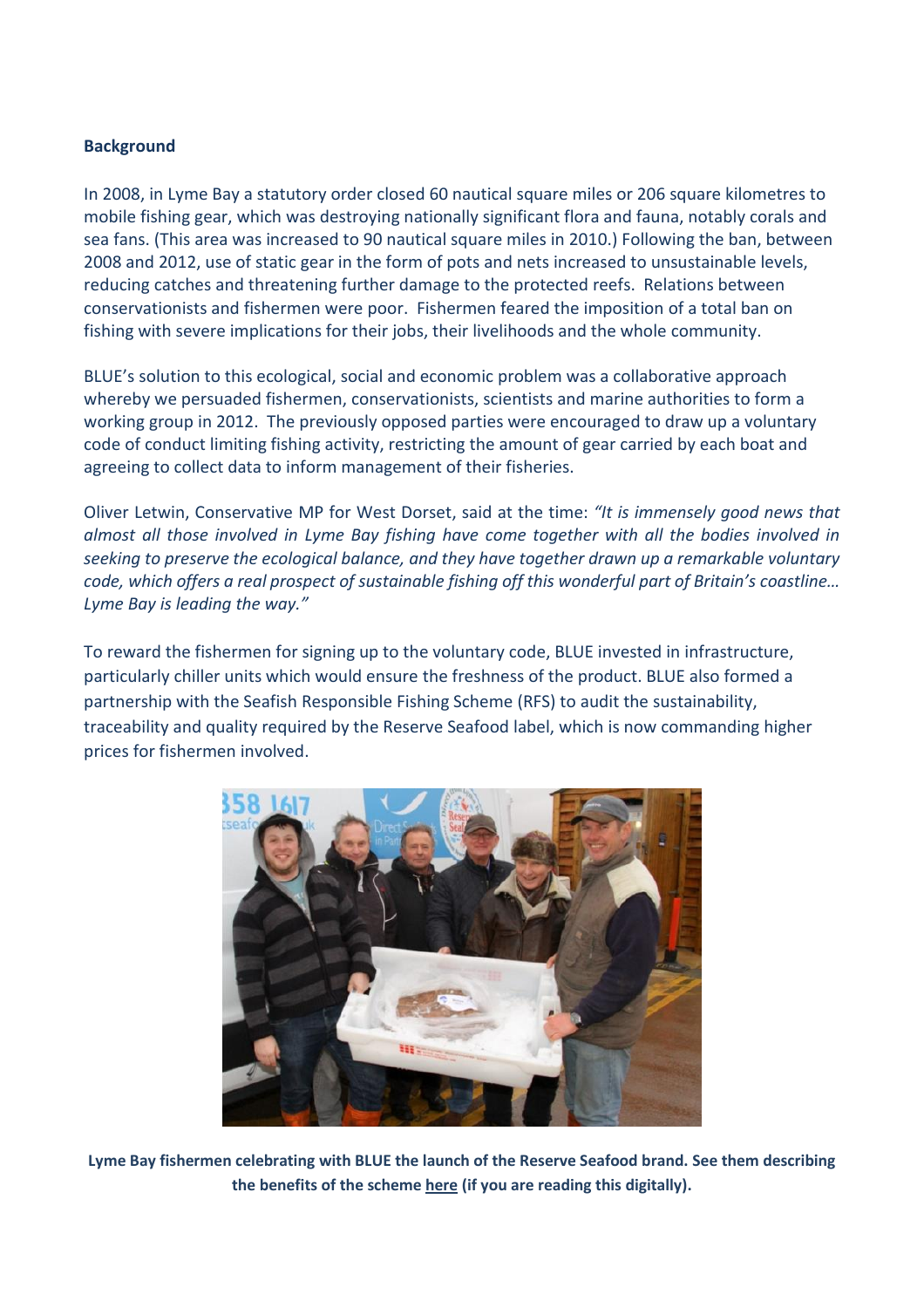# **Section 1 – Data showing the impact of the closed area**

### **The Seabed**

Lyme Bay's rocky reefs, pebbly sand and soft muddy sediments make it a UK marine hotspot supporting diverse marine species. It is important to protect these habitats in order to maintain both the nature conservation interest and healthy inshore fisheries.

Since the Government closed 206 km<sup>2</sup> of the bay to trawling and dredging in 2008, annual surveys carried out by the University of Plymouth have shown the marine environment is recovering rapidly.

Video surveys examined thirty 200m x 0.5m swathes of the seabed, focusing on reef colonies, each year from 2008 to 2013. The results show a dramatic increase in fauna and flora inside the closed area. Surveys from 2013 onwards are yet to be thoroughly analysed due to shortage of funds at Plymouth University, but initial results point to a continued increase in life.



**Sunset coral, Lyme Bay, copyright Colin Monroe 2013**

### **Overall Abundance and Diversity**

The overall number and diversity of species inside the Reserve increased significantly between 2008 and 2013. Results show the average number of individual specimens found in areas surveyed rose by 380% between 2008 and 2013 (Fig 1). Many of these species form reefs that provide food and shelter to other species including fish. The species observed included anemones, sea fans and sponges, all of which provide shelter and habitat for fish. Over time these were not only greater in number (over 300%) but larger in size. The larger the size of species in the communities, the more stable the seabed.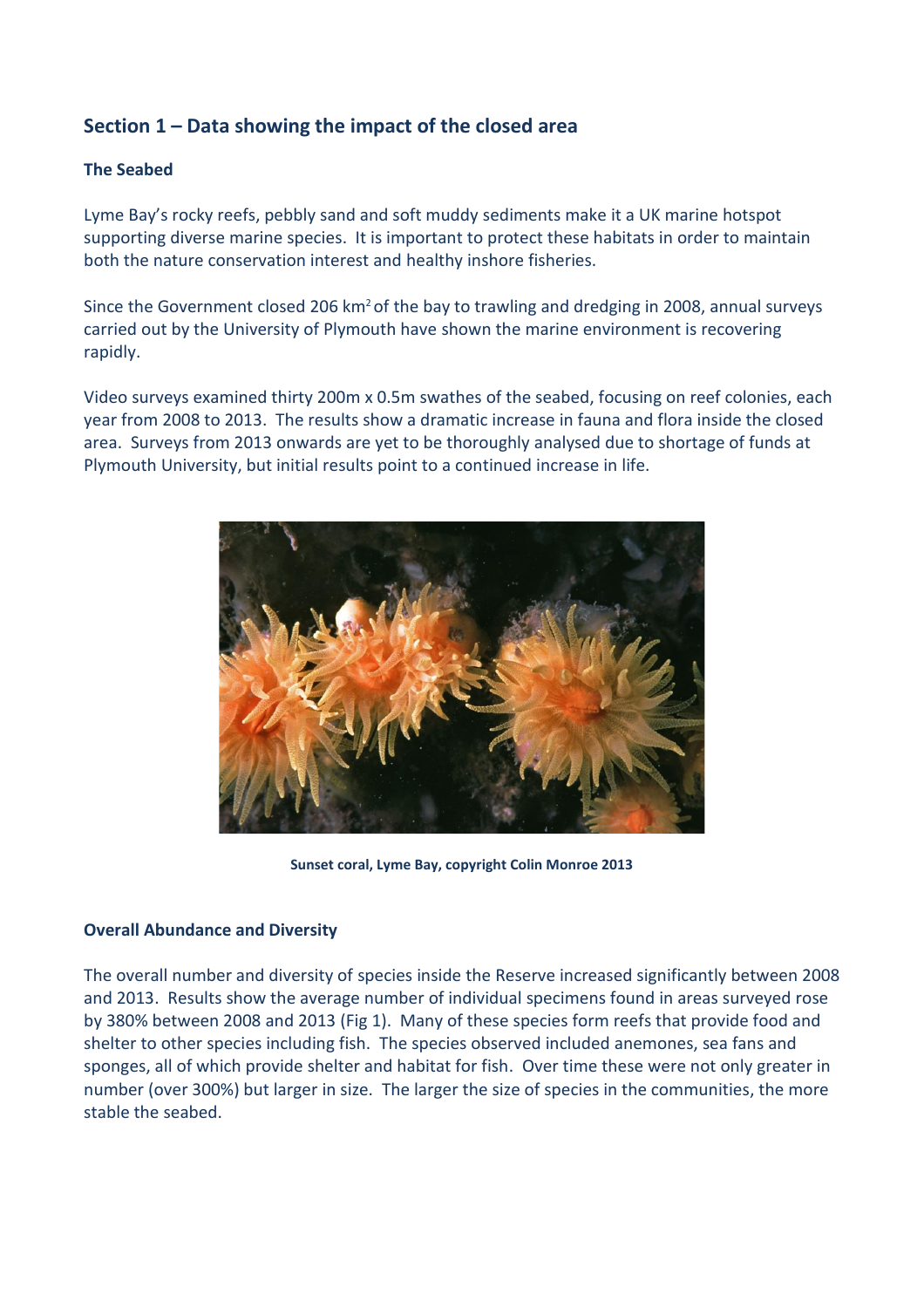

on the seabed. Catch data and anecdotal evidence from fishermen report an increase in number of skate since the creation of the Reserve in 2012.

The overall number of species in the Reserve is also shown to have increased between 2008 and 2013. In 2013 an average of 32 species per 200m x 0.5m area were identified in 30 sites compared with just 19 on average per site in 2008 – an increase of 84% inside the Reserve, compared with no notable increase outside the Reserve (Fig 2).

A total of 156 benthic species were recorded in the Reserve in 2013 with many settling and surviving in new areas.



very low. In 2013 however, the survey showed numbers in the Reserve had increased four-fold (Fig 3).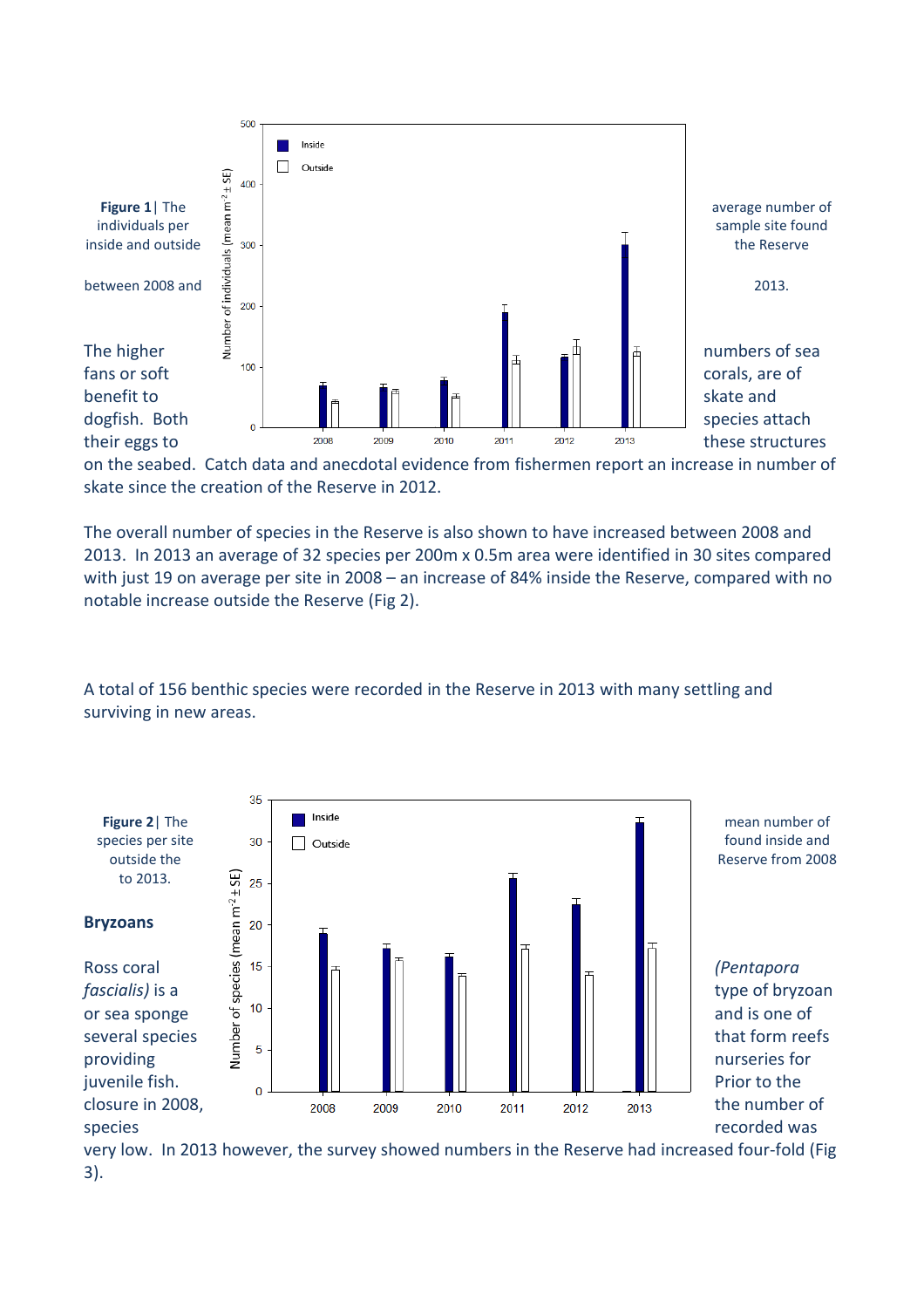

**Figure 4**| The mean number of branching sponges per site found inside and outside the Reserve in 2008 and 2013.



In the same time period, pink sea fans, a nationally important species listed as vulnerable, increased by almost eight times. Pink sea fans provide shelter and support to juvenile scallops – a species which has also increased in number since the start of the Reserve.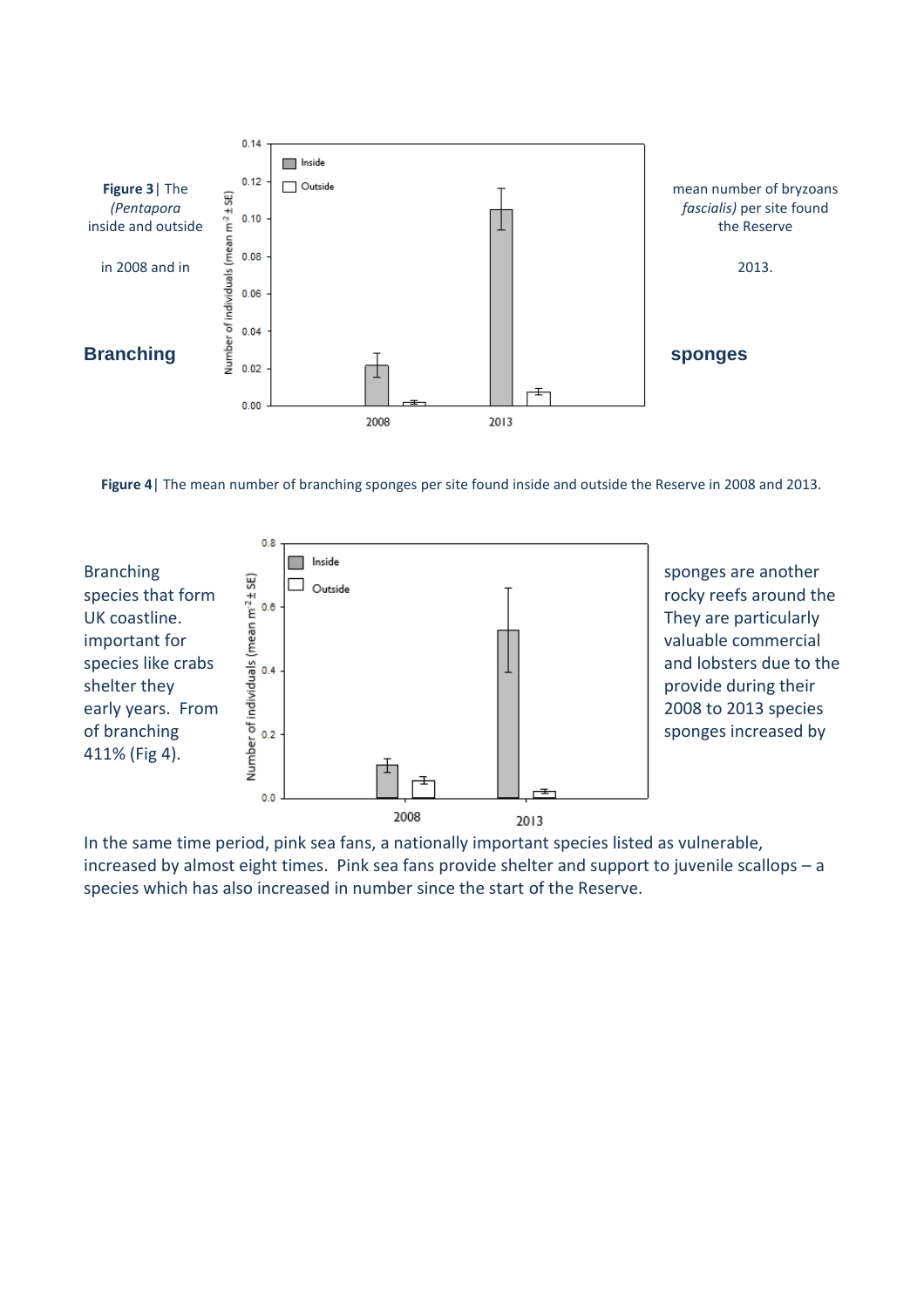

**Pink sea fans, Lyme Bay, copyright Colin Monroe, 2013**

#### **Closed area impact – conclusions**

The above data from Plymouth University shows a marked increase in the abundance of marine life and the numbers of species inside the Reserve compared with outside the Reserve, providing compelling evidence that protection of the seabed from trawling makes a critical difference to habitats.

However, while the statutory closure of the Lyme Bay reefs area to bottom-trawling in 2008 stopped damage to seabed habitats, the authorities failed to foresee how attractive the area would then become to potters and netters who could leave their gear fishing for days without fear of losses from trawlers. The resultant threat to shellfish stocks meant that fishermen were faced with a crisis as to how to earn a living.

BLUE's intervention in 2012 not only safeguarded jobs for fishermen within the scheme, but also, thanks to a detailed code of conduct, led to continued habitat recovery and improvements in shellfish and finfish stocks, detailed below in Section 2.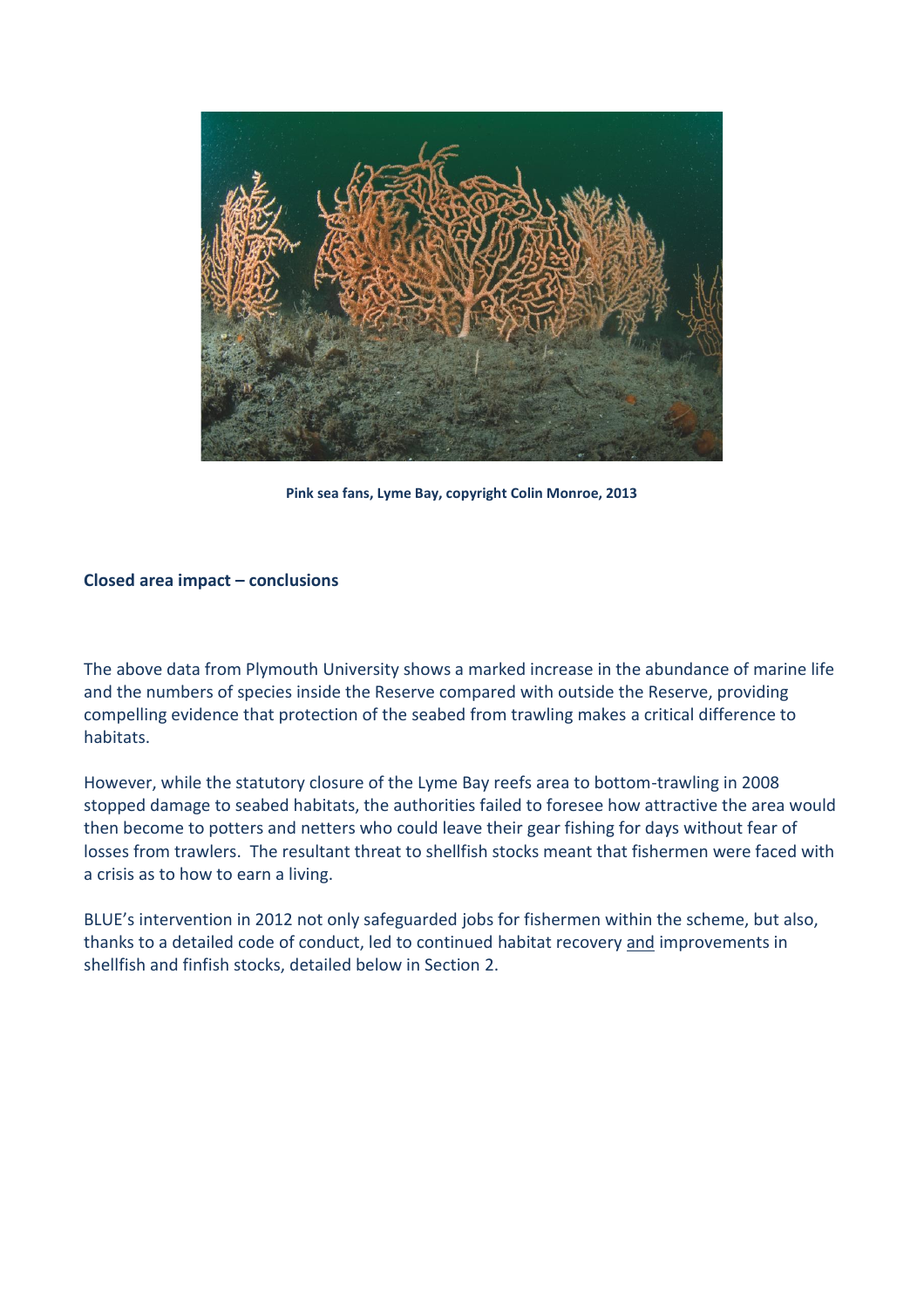# **Section 2 - Sustainable Fishery**

#### **Measures which are boosting recovery**

Since BLUE's partnership began in 2012 all 42 boats in the Reserve operate under a voluntary code of conduct and adhere to a memorandum of understanding. Boats fish using static gear only and adhere to detailed fishery management measures. All 42 boats are under 10m in size and are usually operated by a single fisherman. The main types of gear are pots (targeting crabs, lobsters and cuttlefish), fixed nets and rod and line for finfish, and diving for scallops. All gears have a low to zero impact on the seabed and are highly selective.

In addition to the recovery in the seabed habitat outlined in Section 1, the voluntary regulation of fishing effort in the Lyme Bay scheme has significantly influenced the impact of fishing on the Reserve's ecology. Main measures to further boost the recovery of marine habitats and species include:

- **Pot limits** these reduce the amount fishermen can catch at one time and combat increased activity as fishermen move into the Reserve to exploit higher catches.
- **V-notching** this practice helps protect the lobster stocks by removing breeding females from landed catch.
- **Escape hatches**  these small hatches in lobster pots ensure undersized lobsters can escape and grow to adult sizes.
- **Protection of eggs** laid by fish such as cuttlefish on pots and other gear is ensured by leaving them in the water in sheltered areas until they have hatched. This measure is very important for cuttlefish - listed nationally as vulnerable by the Marine Conservation Society.
- **Net sizes** are limited to 800 yards for individual nets and 3200 yards for the total deployed. Minimum mesh size is a requirement to ensure only adult target species are captured.
- **iVMS units** on board all boats monitor where fishing occurs ensuring compliance with the scheme and allowing the fish to be labelled 'fully traceable' under the Responsible Fishing Scheme.

Since the Scheme began in 2012 catches for target fish have risen impressively, as detailed in Figures 5 to 9. Interviews with fishermen conducted on site in Lyme Bay by BLUE in October 2016 also support these findings. For example:

*"Landings of my top species; crab, lobster and flatfish have increased 33%, 40% and 70% respectively since the formation of a fishery partnership.*

Reserve Fisherman, October 2016\*1

<sup>&</sup>lt;sup>1</sup> Fishermen interviewed by BLUE in October 2016 requested quotas and data on catch to remain anonymous because they currently feel threatened by DEFRA measures to restrict their catch allowance.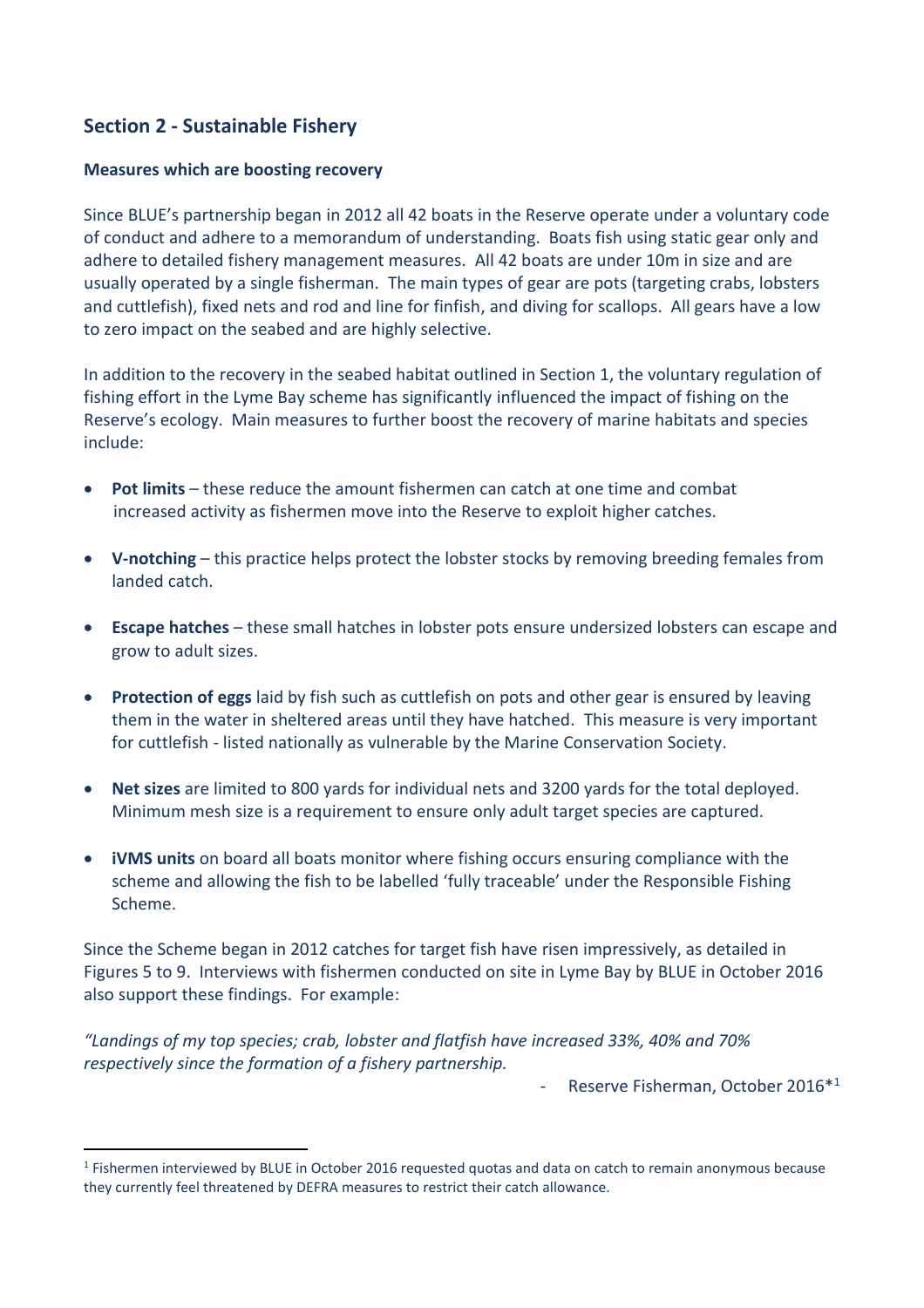### **Shellfish**

Shellfish such as crab, lobster and scallops account for the highest volume of landings from inside the Reserve. Few shellfish species caught in the UK are subject to annual quota limits so changes in catches are a good indication of increasing abundance in the Reserve.

#### **King scallop**

King scallops are hand caught by divers inside the Reserve. Results from the Plymouth University study show that the number of king scallops doubled between 2008 and 2013 in the Reserve. In 2014 king scallops were estimated to be seven times more abundant inside the Reserve compared with areas that remained open to towed fishing gears.

These trends are supported by landings data which show that in 2014 numbers of dive caught scallops in the Reserve were more than two times that of 2008 (Fig 5) and that individual fishermen are catching more:



Reserve Scallop Diver, Autumn 2016

Because hand-dived scallops are requested by retailers and restaurants offering sustainable fish, Lyme Bay scallops fetch at least a 20% premium and can be guaranteed hand-dived. (Many supposedly hand-dived scallops offered for sale in the UK are in fact dredged so Reserve Seafood scallops will increasingly attract a premium.)

#### **European lobster**

Lobsters are caught in pots and traps on the seafloor and are often fished for alongside crabs. Between 2008 and 2012 increased potting activity inside the Reserve saw few improvements in numbers of lobsters. Since BLUE's partnership started in 2012, however, lobsters have responded positively to management measures.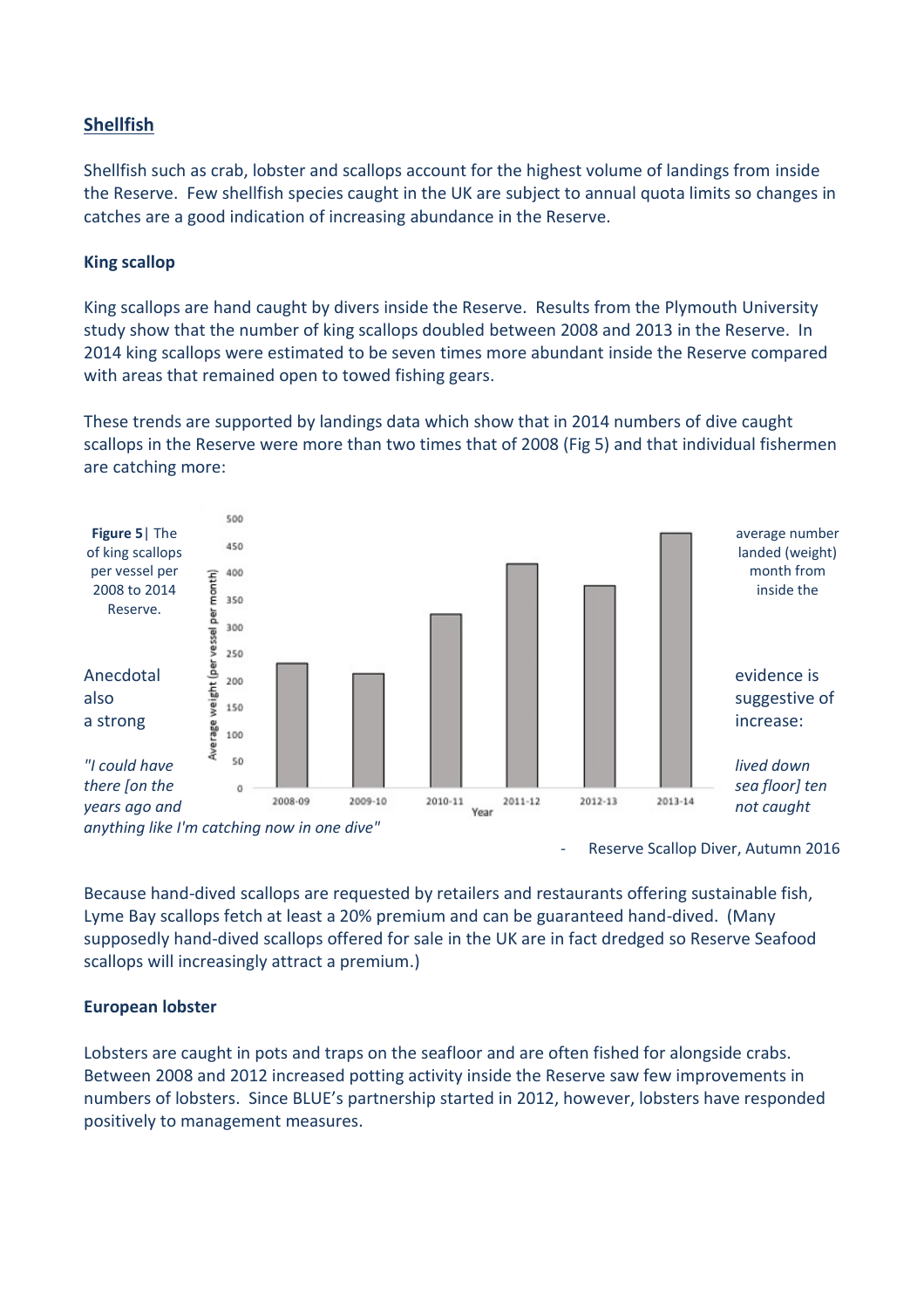An annual potting study carried out by Plymouth University and commissioned by BLUE caught and released 246% more lobsters in 2015 than in 2013 (Fig 6). The same study also looked at juvenile lobster populations and found an increase of 450% in three years (Fig 7).



the Lyme Bay lobster fishery highlighted that "current voluntary measures are better than those in place in other areas of the country". The report added that the ban on taking berried (pregnant) lobsters and the voluntary restriction on the number of pots, as well as other practices such as Vnotching and escape hatches, will "ensure the sustainability of the lobster fishery in the long term".

These findings are also backed up by anecdotal evidence from fishermen:

*"Five years ago it would be a good day if you caught two lobsters in a pot. Today you pull up a pot and there can be up to 26 small lobsters – all about five years, indicating this could be the first benefits of our efforts."*

Reserve Fisherman, October 2016

### **Edible crab**

Caught in traps, crabs are one of the top fish targeted by fishermen. As bottom feeders, they are also a good indicator of the overall health of the marine ecosystem.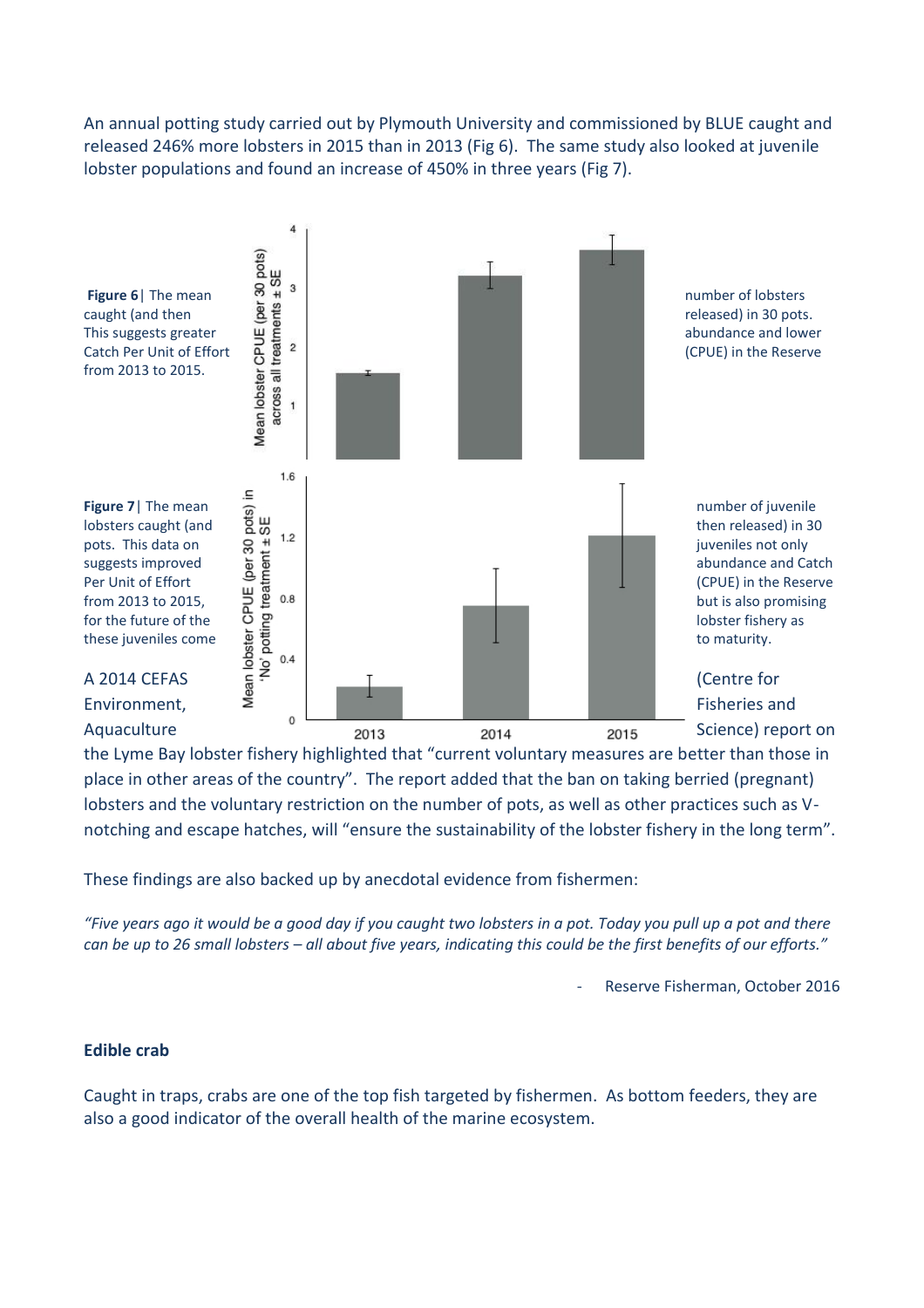

**Aubrey Banfield, Lyme Bay fisherman, shows a good size crab potted in the Reserve.**

In 2014, average monthly landings of edible crab were approximately 450 kilos - more than two and a half times those in 2008 (Fig 8 below). Individual catch records from fishermen showed a reduction of fishing effort by almost half from 2010 (109 days) to 2015 (55 days) to catch the same amount of crab (Fig 9 below).

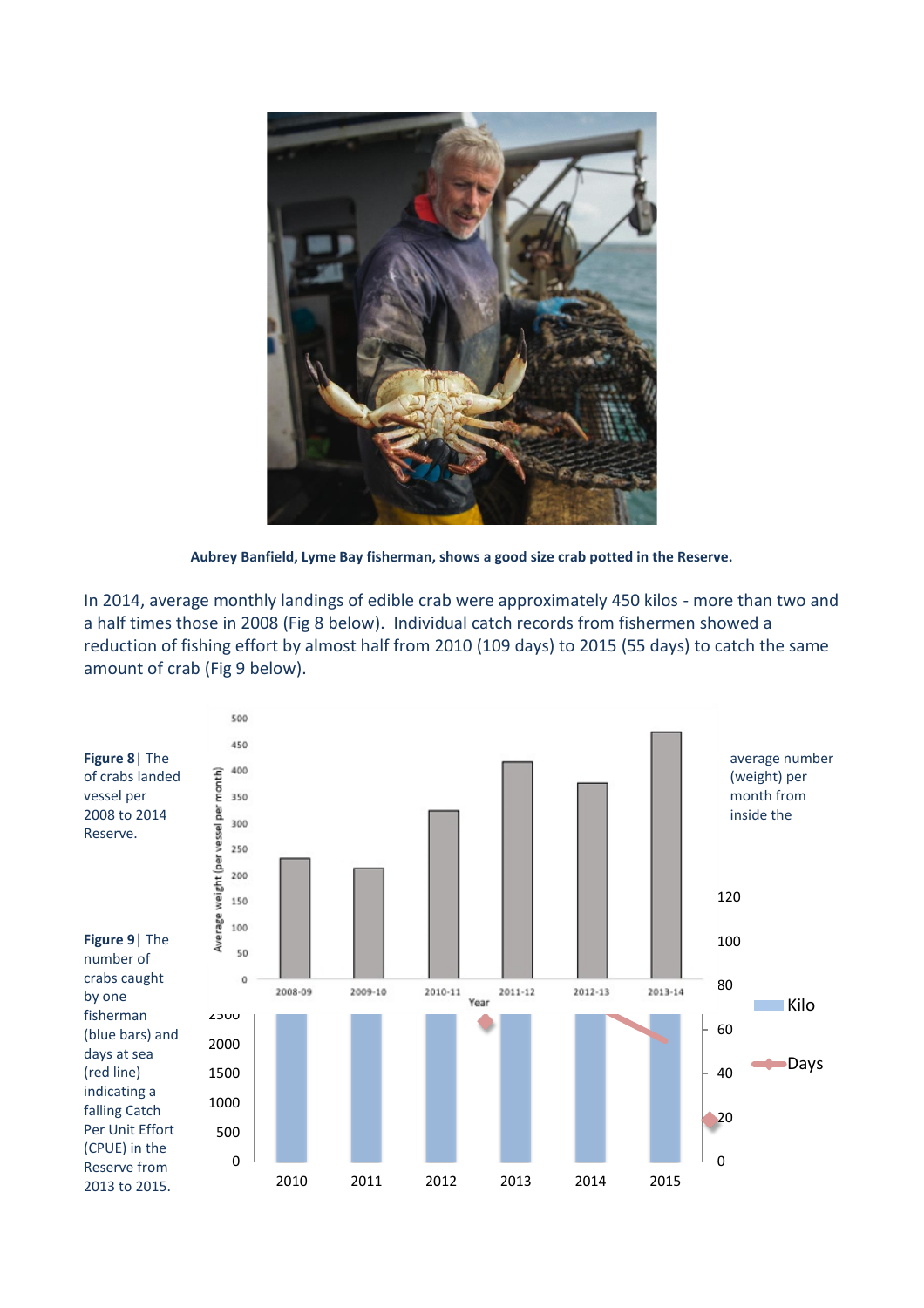The fact that the fisherman caught as many crab as he thought he could sell in fewer days meant he was able to focus on catching other target species on remaining days.

## **Finfish**

A wide range of finfish are caught using fixed nets and rod and line in the Reserve throughout the year. Most of the finfish caught commercially are subject to annual quotas which limit the amount fishermen can catch. As such, landings cannot be used as sole indicators of changes in numbers of finfish. But a useful indicator is that more fish of different species are being caught in the Reserve and fishermen are diversifying their catch. The Reserve Seafood label has allowed the partnership to track the types and amount of fish being caught and provides a market for a wider range of finfish such as pollack, mackerel and skate.

## **Variety of fish**

BLUE's provision of chiller units and ice making facilities allows fish to be iced and stored as soon as it is lifted onto the boats. This allows fishermen to supply fish of the highest quality – commanding a higher price – and waste less. It has also allowed fishermen to sell a range of species regardless of quantity or fragility. This has brought significant benefits to fishermen's income and standard of living;

*"Before the scheme, I would cut up many white fish I caught for bait or would have to drive two hours to market as they would not keep. Being able to get fish on ice the minute it's caught and stored in the chiller unit until it can be picked up has increased the amount I can earn and taken time off my working day."* 

Reserve Fisherman, October 2016

The ability to make use of all species caught has meant more varied types of fish are being recorded in the Reserve. Catch records for 2015 to 2016 show 29 species were sold through Reserve Seafood (Fig 10).

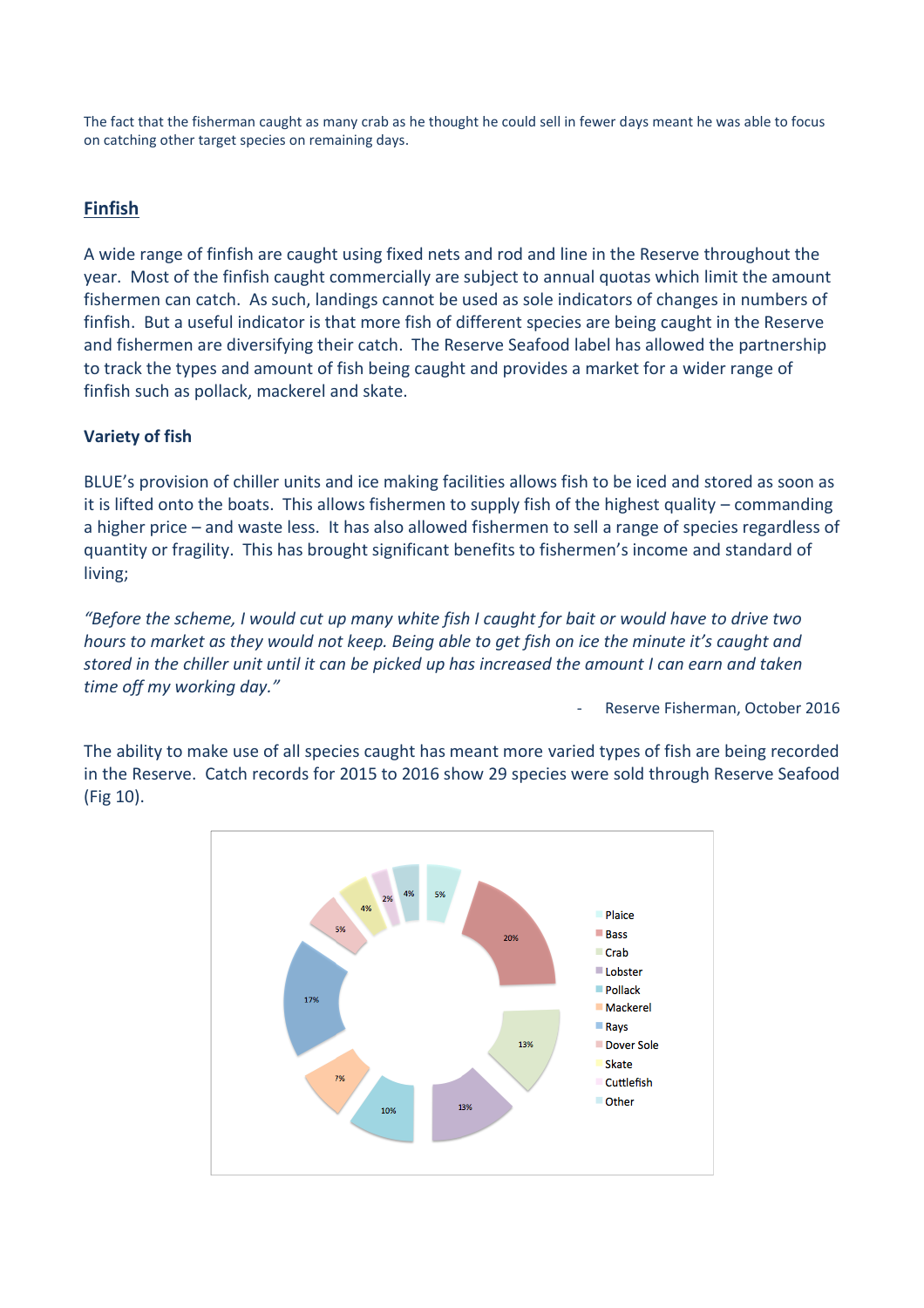**Figure 10**| Types of fish caught and sold through Reserve Seafood from 2015 to 2016.

Some of these species such as bass, cuttlefish and turbot have low populations on a national level. The rise in the frequency of landings may be an indication that healthy local populations are returning for some species.

#### **Bass**

Bass is an important target species in Lyme Bay, but the fish are highly migratory and the stock is managed at a European level, so stock levels within Lyme are not indicative of the success of the reserve. Spawning stock has been declining since 2010 due to a failure, until 2015, to control industrial fishing. In 2016 the European Commission recommended what BLUE advised two years ago, that commercial fishermen should only use hooks.

### **Flatfish**

Flatfish such as sole and plaice command a high price at market and are caught alongside other fish in fixed nets on the seafloor. During interviews with fishermen in the Reserve in October 2016 many stated the size and abundance of flatfish had increased since BLUE's partnership began in 2012. For lemon sole, levels of catch could indicate a larger population as it is not subject to a quota limit. Catches in 2014 increased by 386% compared with catches in 2012.

Due to the larger sizes of flatfish, many fishermen now sell to a higher price market. The larger sizes of fish mean they will be more mature and produce more eggs.

#### **Rays**

Shallow coastal waters around the UK, including Lyme Bay are key nursery areas for rays. Rays are an important catch for UK inshore fishermen and a variety of species are caught in nets inside the Reserve; thornback rays, blonde rays and undulating rays. Despite the quota limits, fishermen have reported an increasing abundance of rays, particularly thornback;

*"It's full of juvenile rays and our catches are getting bigger - hopefully we can get some recognition for our efforts which has seen a sustainable population return to the bay."*

- Reserve Fisherman, October 2016

At present, the majority of ray fisheries in the UK have been labelled vulnerable and unsustainable in the Marine Conservation Society's (MCS) Good Fish Guide. The measures taken under BLUE's partnership appear to be helping numbers to rise. As of October, the partnership is in the process of negotiating with MCS to get the designation changed for the area.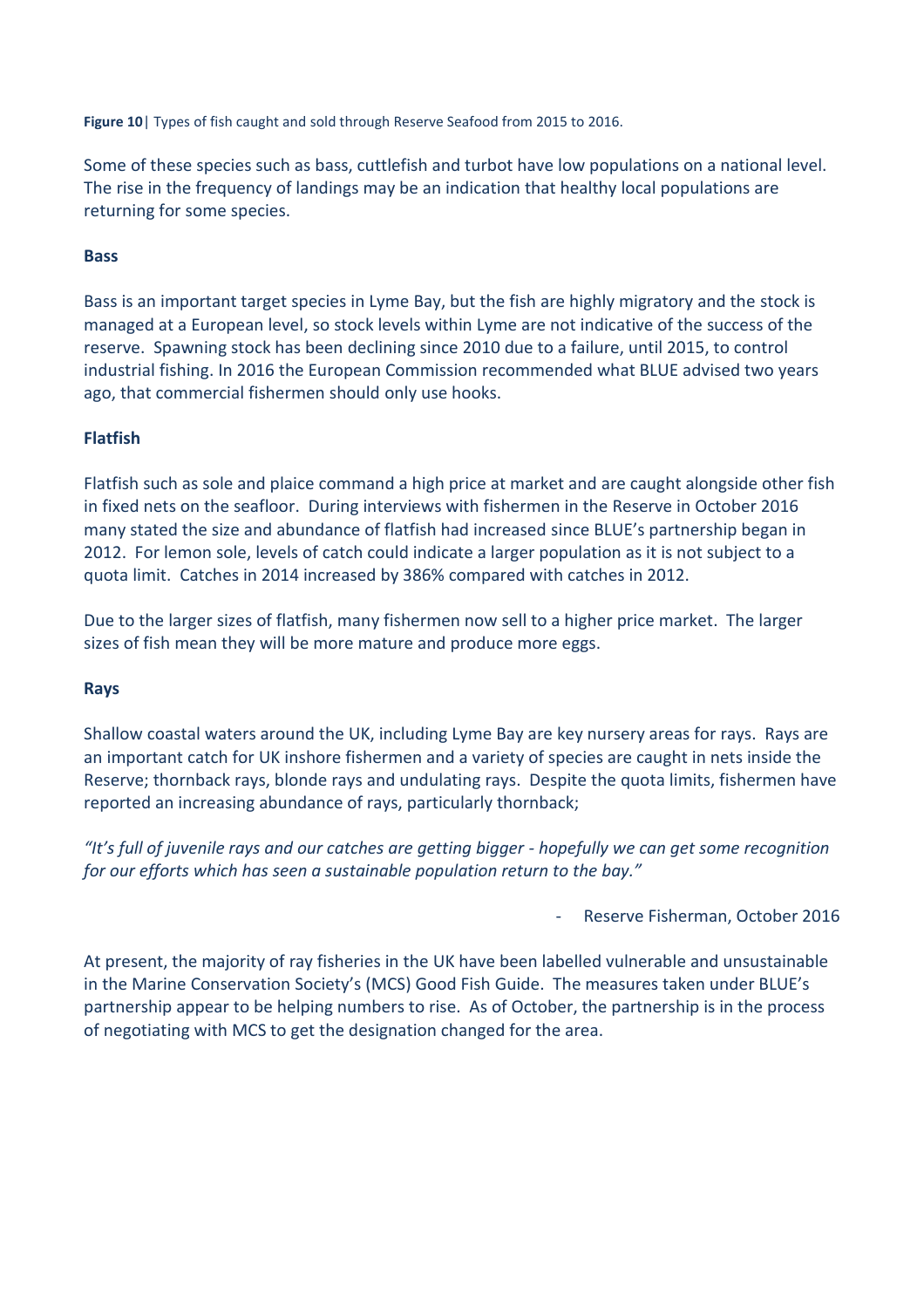**the Reserve.**



report published in 2015 highlighted a range of benefits experienced by fishermen within the Lyme Bay working group compared with those outside the scheme. For example, the report states:

*"As of 2010, static fishermen part of the working group had the highest job satisfaction and income scores and the lowest perceived levels of stress and conflict compared to static and mobile operators outside the Reserve."*

– Plymouth University Ecosystem Services report 2015

The scheme has seen fishermen achieving higher prices for their catch. The fact that catch levels are also improving is a double benefit:

*"The ability for us to be involved in the management measures on the ground has allowed us to see 20% - 50% increases in income from our improved catches."*

– Reserve Fisherman, October 2016

There are issues which are at the moment beyond the grasp of the partnership that runs the Reserve. For instance, bass catches are at unsustainable levels. Fishermen in the Reserve can only do so much to improve the situation, for example, by fishing for them with rod and line. However, BLUE has successfully influenced fisheries policy at government level to stop the damaging fishing methods used by the larger offshore vessels.

#### **Conclusion**

The Lyme Bay Fisheries and Conservation Reserve has brought impressive and measurable benefits to both fish and fishermen.

A wider roll-out of the scheme could lead to further economies of scale for Reserve Seafood, with the possibility of a national label that rewards fishermen for fishing sustainably and encourages a growing number to do so.

Roll-out would also mean more thorough-going research to track improvements in both marine habitats and catch data so that success could be unequivocally demonstrated.